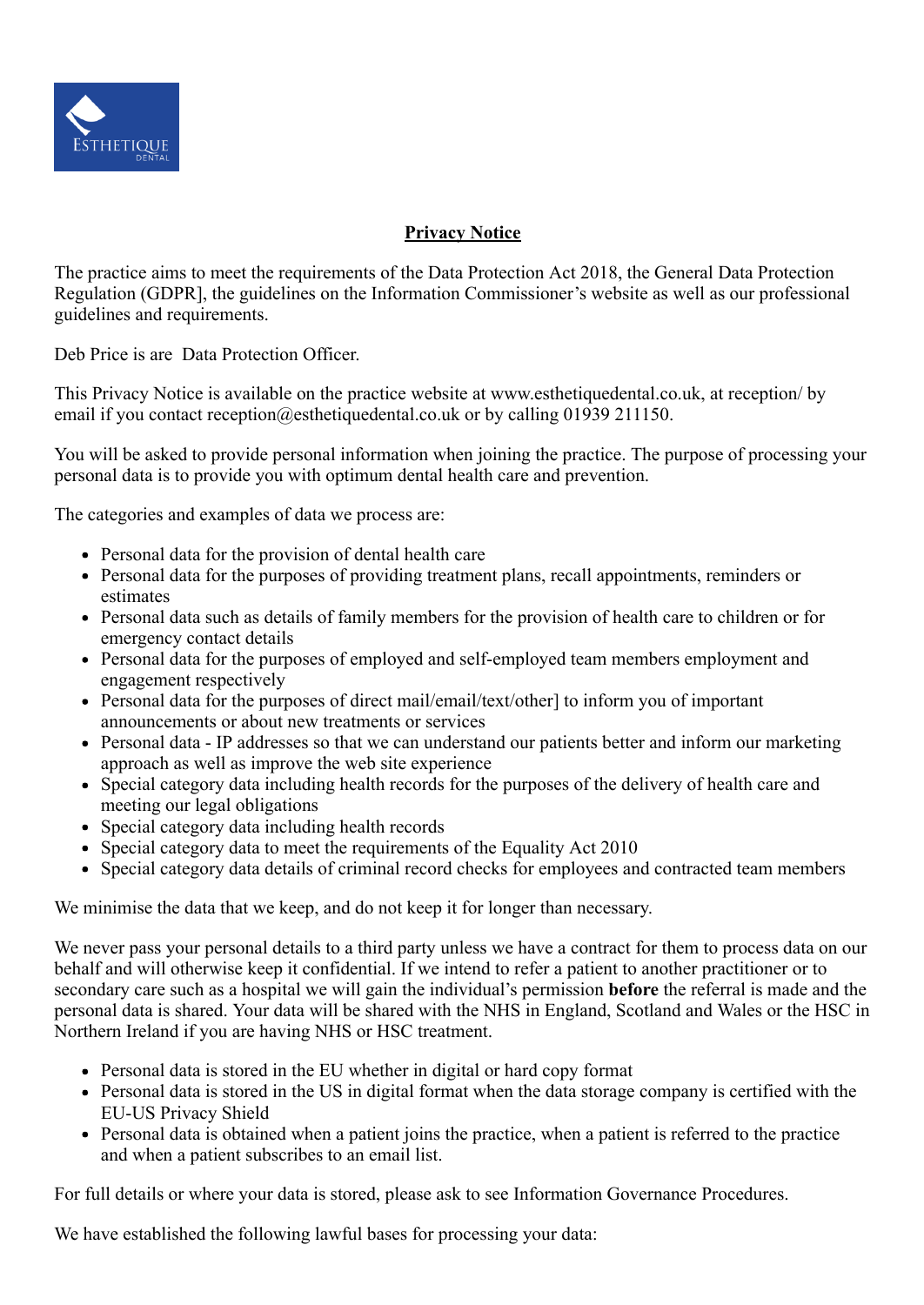Our lawful bases for processing personal data:

- The legitimate interests of the dental practice
- Processing is necessary for the performance of a contract with the data subject or to take steps to enter into a contract
- Consent of the data subject
- To comply with our legal obligations

Our lawful bases for processing special category data:

- Processing is necessary for health care purposes
- Processing necessary for identifying or keeping under review the existence or absence of equality of opportunity or treatment between groups of people with the view to enabling such equality to be promoted or maintained
- We obtain consent of the data subject to process criminal record checks

The reasons we process the data include:

- To maintain your contemporaneous clinical records
- To provide you with dental treatment, prevention and oral health advice
- To carry out financial transactions with you
- To manage your NHS dental care treatment
- To send your personal data to the General Dental Council or other authority as required by law
- To communicate with you as and when required including appointment reminders, treatment plans, estimates and other communications about your treatment or the practice
- To communicate with your next of kin in an emergency
- If a parent or carer to communicate with you about the person you parent or care for
- To refer you to other dentists or doctors and health professionals as required
- To obtain criminal record disclosures for team members
- For debt recovery
- To continually improve the care and service you receive from us

The personal data we process includes:

Your name, address, gender, date of birth, NHS number, medical history, dental history, family medical history, family contact details, marital status financial details for processing payment, your doctor's details and details of treatment at the practice. We may process more sensitive special category data including ethnicity, race, religion, or sexual orientation so that we can meet our obligations under the Equality Act 2010, or for example to modify treatment to suit your religion and to meet NHS obligations.

The retention period for special data in patient records is a minimum of 10 years and may be longer for complex records or to meet our legal requirements. The retention period for staff records is 6 years. The retention periods for other personal data is 2 years after it was last processed. Details of retention periods are available in the Record Retention procedure.

We obtain your personal details when you enquire about our care and service, when you join the practice, when you subscribe to our newsletter or register online, when you complete a registration or medical history form and when another practitioner refers you for treatment at our practice. Occasionally patients are referred to us from other official sources such as NHS clinics or hospitals.

You have the following personal data rights:

- The right to be informed about the collection and use of your personal data
- The right of access to have a free copy of your data that we have
- The right to rectification to correct the data we have if it is inaccurate or incomplete
- The right to deletion of your personal data (clinical records must be retained for a certain time period)
- The right to restrict processing of your personal data
- The right to data portability to have your data transferred to someone else
- The right to object to the processing of your personal data.